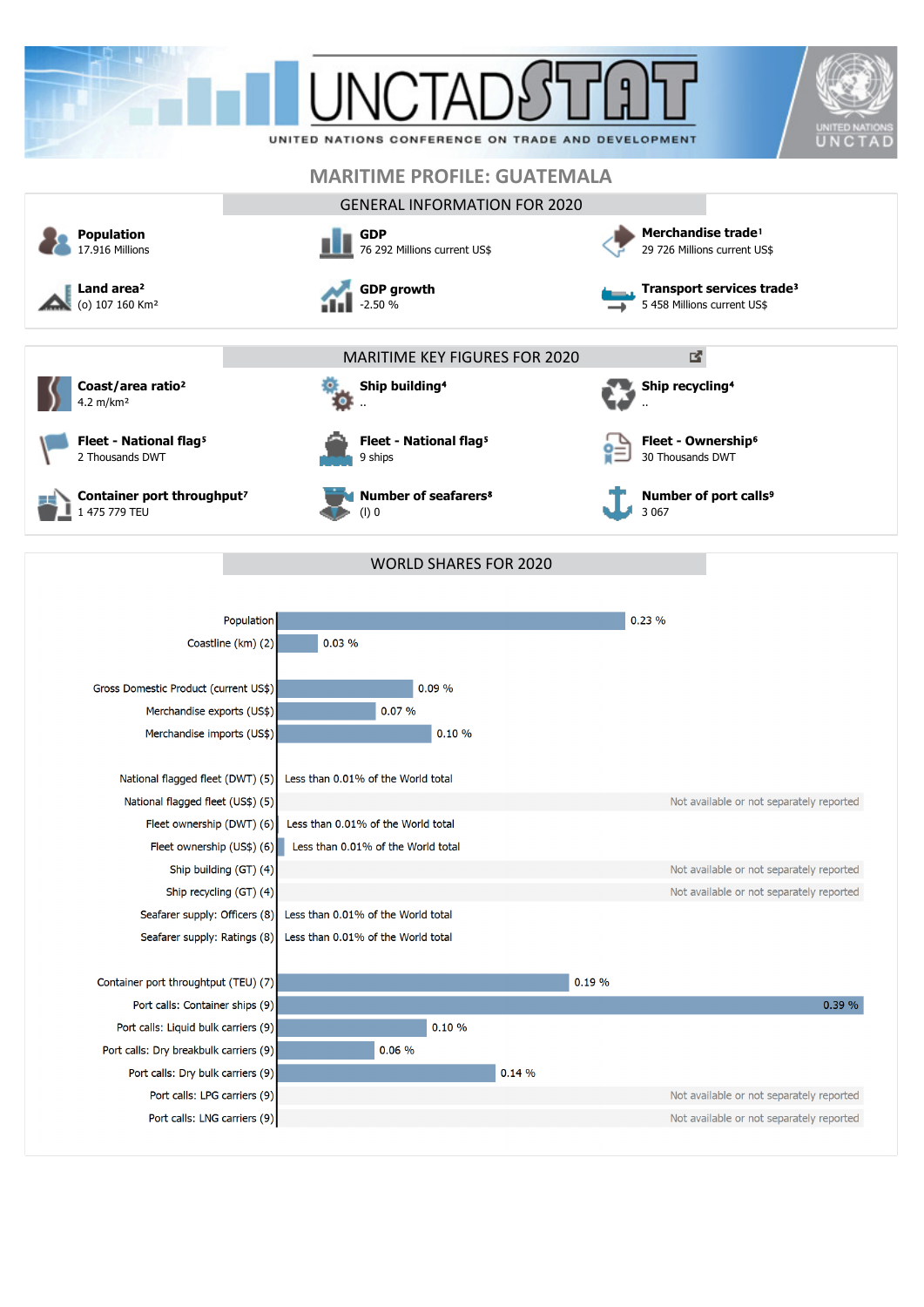![](_page_1_Figure_0.jpeg)

# INTERNATIONAL TRADE IN TRANSPORT SERVICES

NATIONAL FLEET

| Services exports by main category <sup>10</sup>                       |        |         |         |         |
|-----------------------------------------------------------------------|--------|---------|---------|---------|
| (as % of total services)                                              | 2005   | 2010    | 2015    | 2020    |
| Transport                                                             | 11.8   | 11.7    | 14.1    | 15.1    |
| Travel                                                                | 60.5   | 43.8    | 36.1    | 11.4    |
| Other services                                                        | 27.7   | 30.1    | 34.2    | 54.5    |
| Total trade in transport services <sup>10</sup><br>(millions of US\$) | 2005   | 2010    | 2015    | 2020    |
| Transport services exports                                            | 155    | 281     | 458     | 392     |
| Transport services imports                                            | 793    | 1 1 0 2 | 1 3 1 2 | 1 3 2 5 |
| Transport services trade balance                                      | $-639$ | $-821$  | -854    | $-933$  |
|                                                                       |        |         |         |         |

| Carrying capacity by type of ship <sup>5</sup> |      |          |      |      |
|------------------------------------------------|------|----------|------|------|
| (Thousands DWT)                                | 2005 | 2010     | 2015 | 2020 |
| <b>Total fleet</b>                             | 5.0  | 2.8      | 1.7  | 2.0  |
| Oil tankers                                    | 1.0  | 1.0      | 1.0  | 1.0  |
| <b>Bulk carriers</b>                           |      | $\cdots$ | 0.0  | 0.0  |
| General cargo                                  |      | $\cdot$  | 0.0  | 0.0  |
| Container ships                                |      | $\cdots$ | 0.0  | 0.0  |
| Other types of ships                           | 4.0  | 1.9      | 0.7  | 1.1  |

# Fleet by type of ship<sup>5</sup>

**(Number of ships)**

![](_page_1_Figure_7.jpeg)

Fleet growth rate in2020

**+22.5 %**

図

Transport services exports growth rate in 2020

**-18.1 %**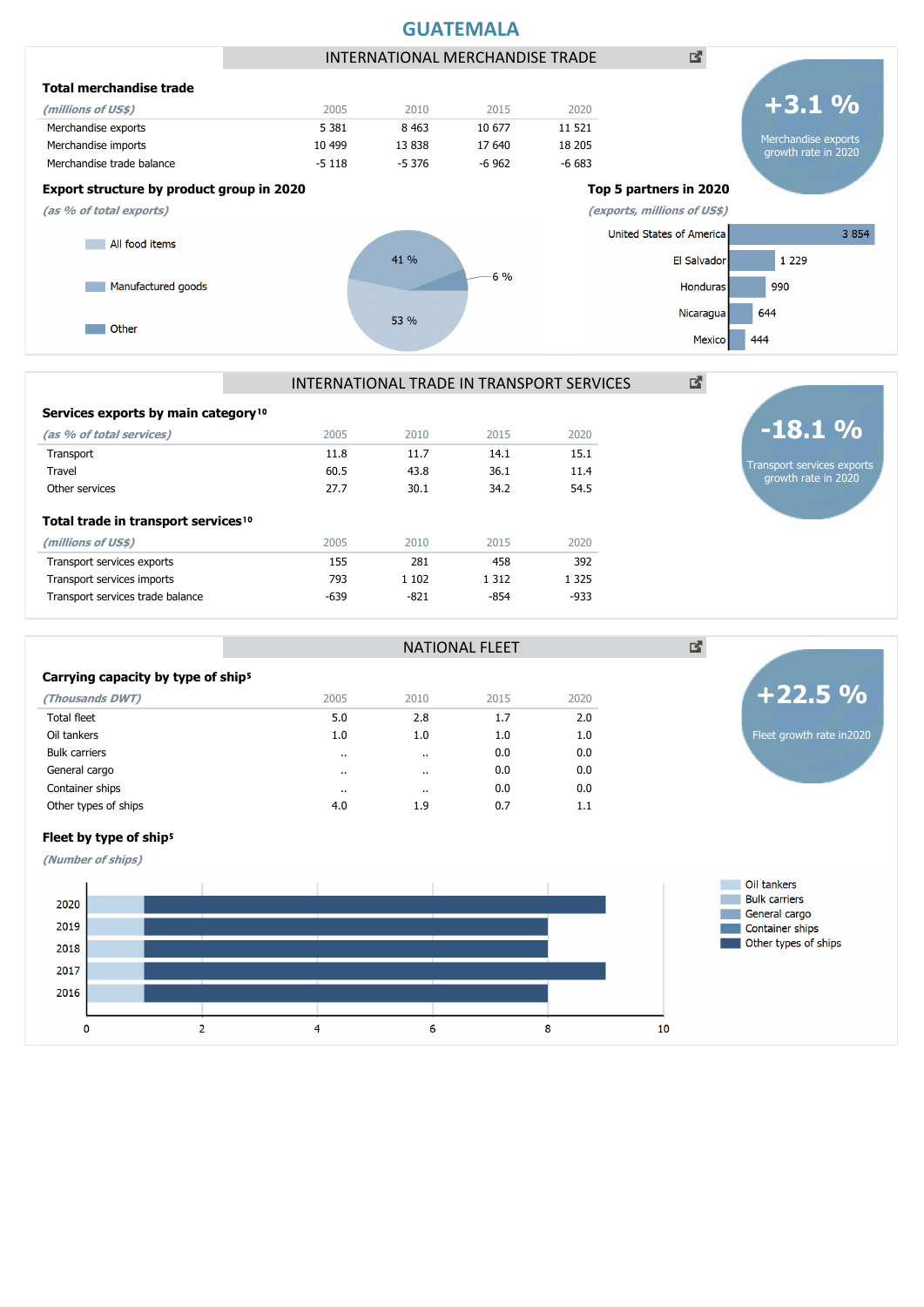# **GUATEMALA**

LINER SHIPPING CONNECTIVITY

凶

# **Bilateral connectivity index - Top 10 partners in 2020**<sup>11</sup>

**Can only take values between 0 (minimum) and 1 (maximum)**

![](_page_2_Figure_5.jpeg)

![](_page_2_Figure_6.jpeg)

図

# PORT CALLS AND PERFORMANCE

# Port calls, time spent in ports, vessel age and size in 2020<sup>9</sup>

|                                  | Number of<br>arrivals | Median time<br>in port (days) | Avg age<br>of vessels | Avg size (GT)<br>of vessels | Avg cargo<br>carrying<br>capacity (DWT)<br>per vessel | Avg container<br>carrying<br>capacity (TEU)<br>per container<br>ship | Maximum size<br>(GT) of vessels |
|----------------------------------|-----------------------|-------------------------------|-----------------------|-----------------------------|-------------------------------------------------------|----------------------------------------------------------------------|---------------------------------|
| All ships                        | 3 0 6 7               | 0.77                          | 13                    | 25 881                      | 34 992                                                | 2 2 7 8                                                              | 167 725                         |
| Liquid bulk carriers             | 484                   | 1.16                          | 9                     | 24 953                      | 41 808                                                |                                                                      | 42 983                          |
| Liquefied petroleum gas carriers | $\cdot$               | $\cdots$                      |                       | $\cdots$                    | $\cdot$                                               |                                                                      |                                 |
| Liquefied natural gas carriers   | $\cdot$               |                               |                       | $\cdots$                    | $\cdots$                                              |                                                                      | $\cdots$                        |
| Dry bulk carriers                | 384                   | 2.40                          | 8                     | 26 658                      | 44 300                                                |                                                                      | 43 691                          |
| Dry breakbulk carriers           | 267                   | 0.98                          | 17                    | 13 639                      | 16 755                                                | $\ddot{\phantom{a}}$                                                 | 39 258                          |
| Roll-on/roll-off ships           | 119                   | $\cdots$                      | 14                    | 51 963                      | 18 004                                                | $\cdot$ .                                                            | 72 269                          |
| Container ships                  | 1 7 7 7               | 0.59                          | 14                    | 25 438                      |                                                       | 2 2 7 8                                                              | 113 042                         |
| Passenger ships                  | 36                    | $\cdots$                      | 13                    | 56 567                      |                                                       |                                                                      | 167 725                         |

#### Port liner shipping connectivity index - Top 5 ports in 2020<sup>11</sup>

**Maximum 2006=100 for China, Hong Kong SAR**

![](_page_2_Figure_12.jpeg)